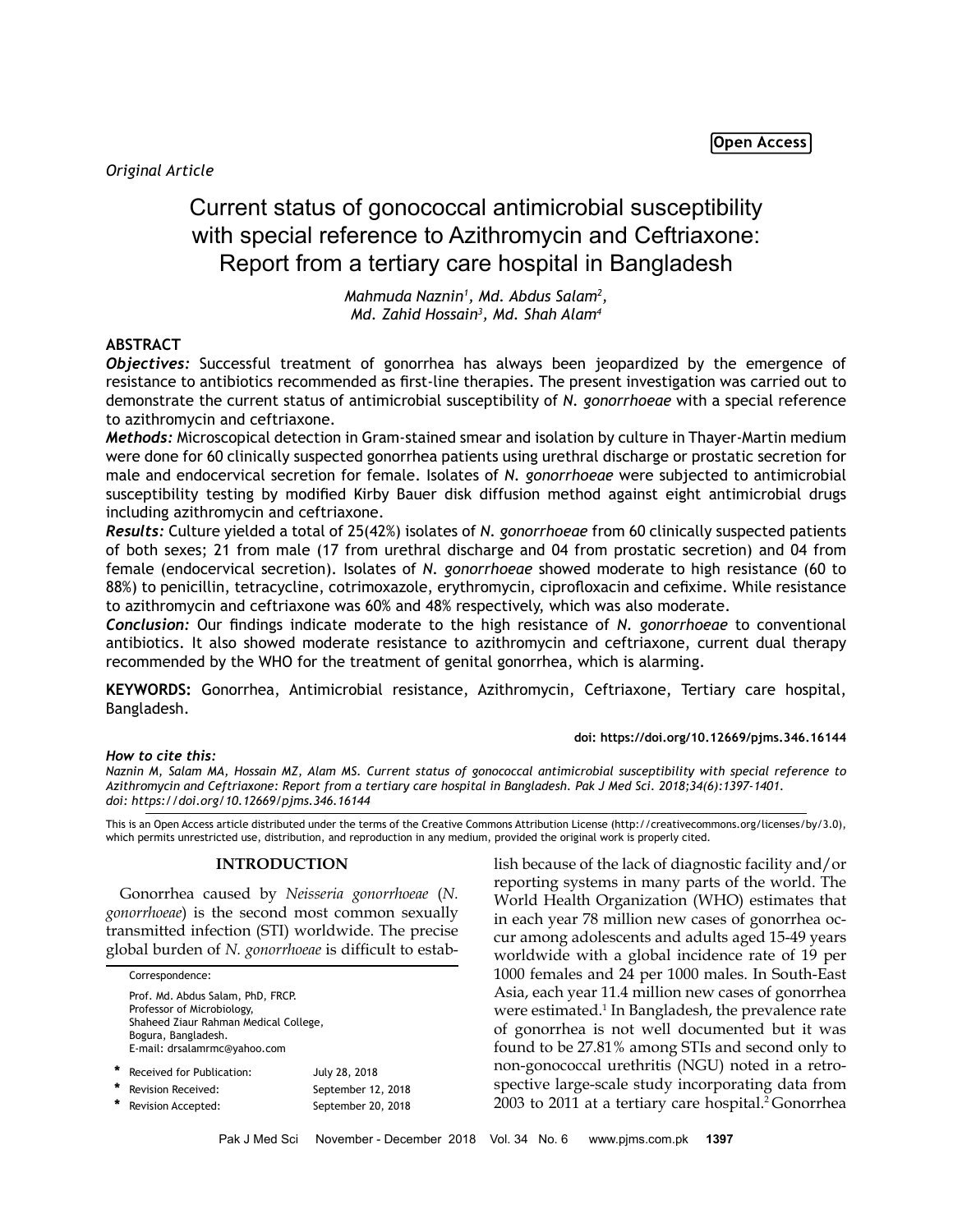was found to be much higher (35.8%) among female sex workers in Bangladesh.3

Uncomplicated gonococcal infection commonly manifests as genital tract infections in both male and female but if untreated can lead to serious complication like infertility in both gender.<sup>4</sup> The risk of complication increases with repeated gonococcal infection and it also increases the risk for HIV acquisition and transmission.5 Gram-stained smears can provide a presumptive diagnosis of gonorrhea, however, culture of urethral discharge and/or prostatic secretion in case of male and endocervical swab in case of female is the gold standard for the detection of *N. gonorrhoeae* with high sensitivity and specificity.<sup>6</sup>

*N. gonorrhoeae* is a very well-known pathogen for its ever-increasing antimicrobial resistance, and more resistance is being observed especially in areas where ineffective treatment regimens are practiced. Control of gonorrhea largely relies on detection of cases followed by therapy however, successful treatment has always been hampered by emergence of resistance to each of the antibiotics recommended as first-line therapies. The WHO Global Gonococcal Antimicrobial Surveillance Programme (WHO GASP), monitors trends in drug-resistant gonorrhea and its data from 2009 to 2014 find widespread resistance to ciprofloxacin, increasing resistance to azithromycin (81%), and the emergence of resistance to the current last-resort treatment; the extended-spectrum cephalosporins (66%), oral cefixime or injectable Ceftriaxone.<sup>7</sup> To minimize the development and spread of resistance, dual therapy consisting of ceftriaxone and azithromycin has been recommended recently as the first-line therapy in international guidelines. However, the first treatment failure with dual therapy was reported in 2016 in the United Kingdom and soon thereafter, a few more countries from Europe, America and Australia also reported various degree of resistance to dual therapy. $8.9$  To explore the current status of antimicrobial resistance of *N. gonorrhoeae* with special reference to azithromycin and ceftriaxone in Bangladesh, we conducted this cross-sectional investigation at a tertiary care teaching hospital.

## **METHODS**

Patients: This was a descriptive cross-sectional investigation of clinically suspected patients of gonorrhea. The protocol of this investigation was approved by the 'Ethical Review Committee' of Rajshahi Medical College, Bangladesh for ethical issues related to this research. Purposive sampling technique was applied to include 60 clinically suspected cases of gonorrhea in male (15-55 yrs.) and female (15-45 yrs.) attending at the outpatient departments of Dermatology & Venereology and Gynecology of Rajshahi Medical College Hospital from January to December 2016. Relevant clinical and socio-demographic data were collected through clinical examination and personal interview and recorded systematically. Laboratory tests were done at the Department of Microbiology, Rajshahi Medical College, Bangladesh.

*Samples and Culture:* After obtaining informed written consent and taking all aseptic precautions, urethral swabs (60), prostatic secretion swabs (40) and endocervical swabs (20) were collected in duplicate from 60 clinically suspected cases at the department of Microbiology following standard techniques of collection. First collected swab in each case was inoculated onto the Thayer-Martin medium (Oxoid, UK) aseptically following multiple strokes technique soon after collection and was incubated at 37°C in 5-10% CO<sub>2</sub> for 24 to 48 hours. CO<sub>2</sub> was provided by a candle jar. Isolates of *N*. *gonorrhoeae* were identified based on colonial morphology (growth of typical colonies), Gram stain (Gram-negative intracellular diplococci in stained smears), and oxidase reaction (oxidase-positive). Sugar fermentation test was further performed to confirm *N*. *gonorrhoeae* as glucose fermenter. The second swab samples were utilized for smear preparation in Gram staining to see Gram-negative intra or extracellular diplococci under bright field microscope.<sup>10</sup>

*Antimicrobial Susceptibility Testing:* Antimicrobial susceptibility testing (AST) was performed onto Chocolate agar medium by modified Kirby Bauer disk diffusion method with inoculums of 0.5 McFarland standards.10 Antimicrobial disks (Oxoid, UK) of penicillin(10µg), tetracycline  $(30\mu g)$ , erythromycin $(15\mu g)$ , cotrimoxazole $(25\mu g)$ ,ciprofloxacin(5µg), cefixime (5µg), azithromycin (15µg) and ceftriaxone(30µg) were selected as per Clinical and Laboratory Standard Institute (CLSI) 2016 guideline.<sup>11</sup>Inoculated plates with the antimicrobial disks were incubated at 37<sup>o</sup>C for 18-24 hours in a humid atmosphere with  $5-10\%$  CO<sub>2</sub> provided by a candle jar. The diameters of the zones of inhibition around disks were measured in millimeter. Inhibition zone produced by each disk was considered into two susceptibility categories namely Sensitive (S) and Resistant (R) according to CLSI guideline.11 *Staphylococcus aureus* ATCC-25923 was used for quality control in the interpretation of zone of inhibition by antimicrobial disk.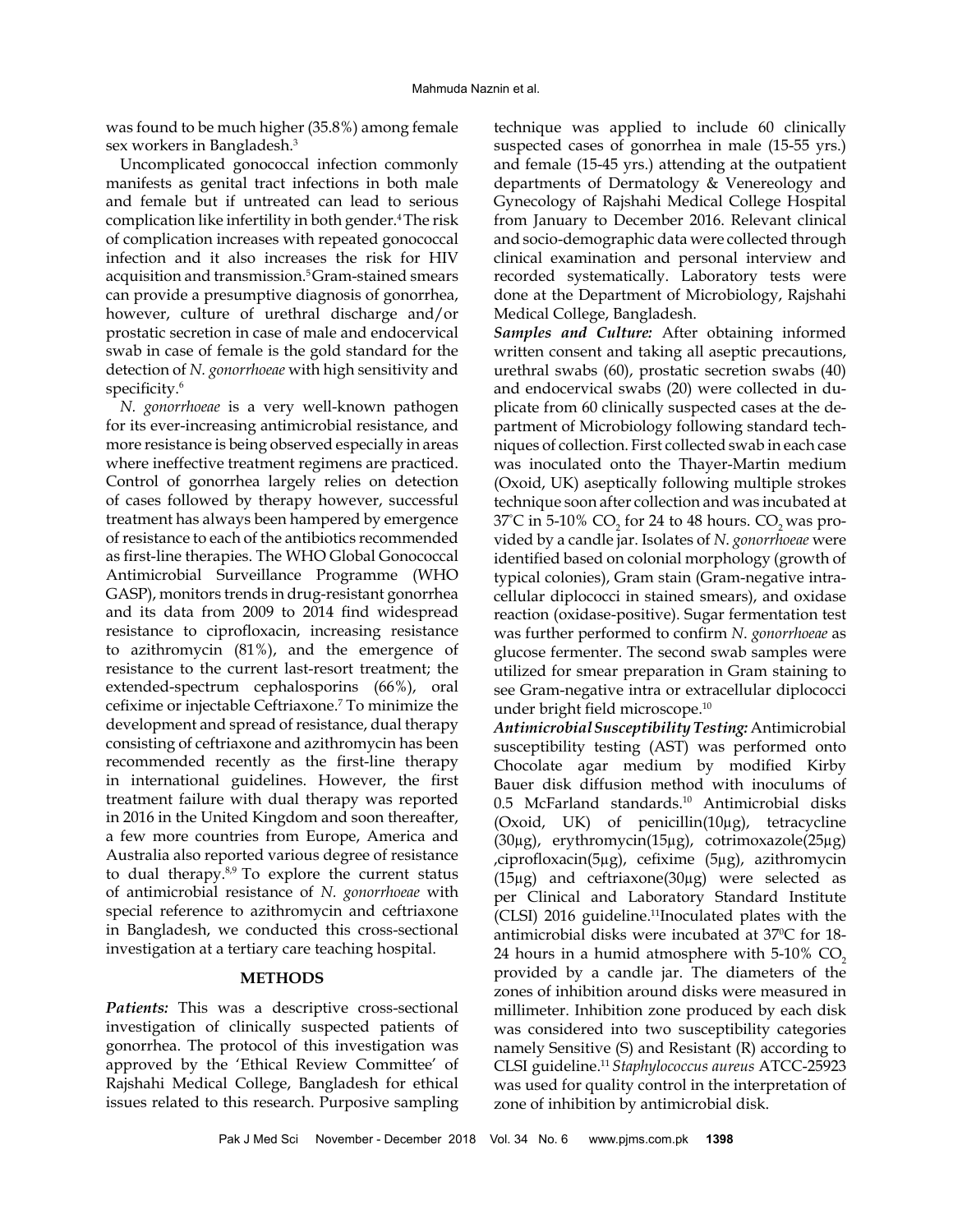*Statistical Analysis:* All data were entered into Statistical Package for Social Sciences (SPSS) version 21.0. Mean ± standard deviation (SD) was calculated for age in both genders. Frequencies with percentage were generated for categorical variables such as, number positive in laboratory tests, sociodemographic profiles of patients, number of antimicrobial-resistant cases etc.

## **RESULTS**

Laboratory findings and their correlation with sociodemographic profile of gonorrhea patients are shown in Table-I. The rate of microscopic detection and isolation in culture of *N*. *gonorrhoeae* was 36(60%) and 25(42%) respectively. Both microscopy

| Table-I: Laboratory findings and their correlation with |  |  |
|---------------------------------------------------------|--|--|
| sociodemographic profile of gonorrhea patients (n=25).  |  |  |

| Parameters                                                                                       | Number (%)                                                            |
|--------------------------------------------------------------------------------------------------|-----------------------------------------------------------------------|
| No. of samples investigated                                                                      | 60 (100)                                                              |
| Urethral discharge                                                                               | 30(50)                                                                |
| Prostatic secretion                                                                              | 20 (33)                                                               |
| Endocervical secretion                                                                           | 10 (17)                                                               |
| No. of positive cases by microscopy                                                              | 36(60)                                                                |
| Positive urethral discharge                                                                      | 25(70)                                                                |
| Positive prostatic secretion                                                                     | 07(19)                                                                |
| Positive endocervical secretion                                                                  | 04 (11)                                                               |
| No. of positive cases by culture                                                                 | 25(42)                                                                |
| Positive urethral discharge                                                                      | 17 (68)                                                               |
| Positive prostatic secretion                                                                     | 04 (16)                                                               |
| Positive endocervical secretion                                                                  | 04 (16)                                                               |
| Male                                                                                             | 50 (83)                                                               |
| Age range (Yrs.)                                                                                 | 15-55                                                                 |
| Mean $\pm$ SD                                                                                    | 27.52±70.55                                                           |
| No. culture positive in 15-24 age group                                                          | 10 (48)                                                               |
| No. culture positive in 25-34 age group                                                          | 06 (29)                                                               |
| No. culture positive in 35-44 age group                                                          | 04 (19)                                                               |
| No. culture positive in 45-55 age group                                                          | 01 (04)                                                               |
| Female                                                                                           | 10 (17)                                                               |
| Age range (Yrs.)                                                                                 | 15-34                                                                 |
| Mean $\pm$ SD                                                                                    | 23.50±4.90                                                            |
| No. culture positive in 15-24 age group                                                          | 03 (75)                                                               |
| No. culture positive in 25-34 age group                                                          | 01(25)                                                                |
| Socioeconomic class<br>Lower class<br>Middle class                                               | 15 (60)<br>10 (40)                                                    |
| Occupation<br>Student<br>Service<br>Farmer<br>Housewife<br>Day laborer<br>Small trader<br>Driver | 09(36)<br>05(20)<br>04 (16)<br>03(12)<br>02(08)<br>01 (04)<br>01 (04) |

and culture yielded higher rate of detection from urethral discharge followed by endocervical and prostatic secretions. There was male preponderance (21 vs. 04) among culture-positive gonorrhea with highest detection rate found among 15-24 years age group in both sexes. Mean  $\pm$  SD age in years for male and female was 27.52±70.55 and 23.50±4.90 respectively. Occupation wise highest number 09(43%) of gonorrhea cases was from student in case of male and housewife 03(75%) in case of female among seven different categories of occupations. Overwhelming majority (60%) of cases were from lower class (monthly income in BDT. 10000-15000) followed by middle class (40%) (monthly income in BDT. 15001-20000) for their socioeconomic status.

Antimicrobial susceptibility testing results of *N*. *gonorrhoeae* isolates are shown in Table-II. It is evident from the results that *N. gonorrhoeae* showed moderate to high resistance (60 to 88%) to conventional antibiotics; penicillin (88%), tetracycline (80%), cotrimoxazole (80%), erythromycin (72%), ciprofloxacin (68%) and cefixime (60%). While resistance to azithromycin and ceftriaxone was 60% and 48% respectively, which was also considered as moderate resistance.

### **DISCUSSION**

Gonorrhea is a sexually transmitted infection affecting comparatively younger age group and 15-24 years age group constituted the highest number in both gender in the present investigation. Further, people from low income group were more vulnerable to contract gonorrhea. These sociodemographic factors contributing to higher prevalence rate of gonorrhea were similar as documented in different reports.12,13 The reasons of common sociodemographic factors worldwide may be well correlated with the facts that people of this age and social class groups

Table-II: Antimicrobial susceptibility testing of *N. gonorrhoeae* isolates (n =25).

| Antimicrobials            | <i>Sensitive</i><br>No. (%) | Resistant<br>No. (%) |
|---------------------------|-----------------------------|----------------------|
| Penicillin $(10 \mu g)$   | 03(12)                      | 22(88)               |
| Tetracycline (30 µg)      | 05(20)                      | 20(80)               |
| Cotrimoxazole (25 µg)     | 05(20)                      | 20(80)               |
| Erythromycin $(15 \mu g)$ | 07(28)                      | 18(72)               |
| Ciprofloxacin (05 µg)     | 08(32)                      | 17(68)               |
| Cefixime $(05 \mu g)$     | 10(40)                      | 15(60)               |
| Azithromycin $(15 \mu g)$ | 10(40)                      | 15(60)               |
| Ceftriaxone $(30 \mu g)$  | 13(52)                      | 12(48)               |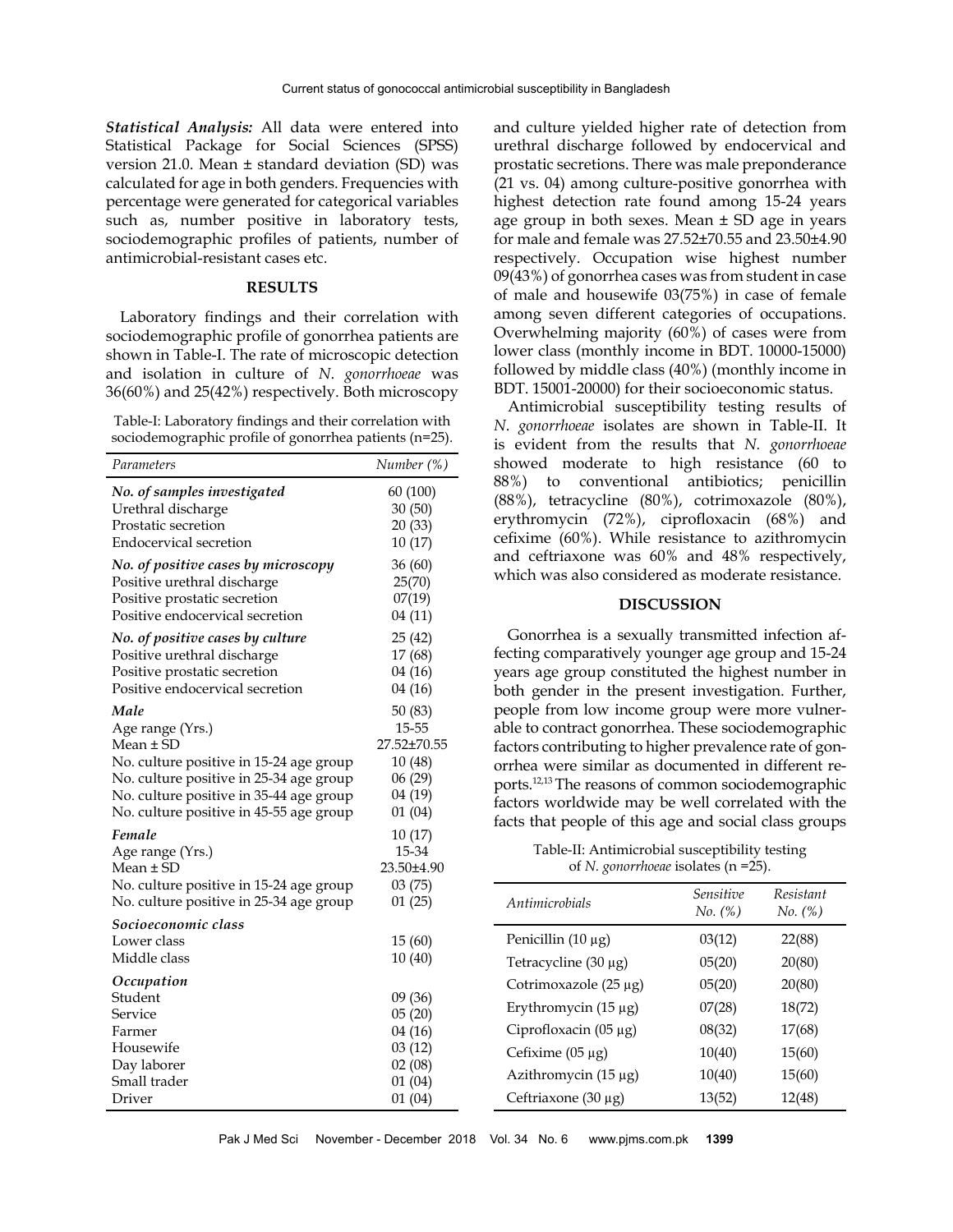are more sexually active, mostly unmarried and unemployed and also largely influenced by widespread and easy availability of internet-accessible electronic gadgets. All these factors are strong attributes for their unprotected and promiscuous sexual activities to contract gonococcal infection.

Regarding antimicrobial susceptibility, we observed moderate to high (60-88%) resistance to conventional antimicrobials including ciprofloxacin and cefixime and similar trend of resistance has been reported over the time by many investigators.14,15,16 *N. gonorrhoeae* is a well-adapted human pathogen and notorious for its ever changing antimicrobial susceptibility for decades. Penicillin, sulphonamides and tetracycline are of no use in the treatment of gonorrhea since long. In 1993, ciprofloxacin, a fluoroquinolone, and two cephalosporins (ceftriaxone and cefixime) were the recommended treatments for gonorrhea. However, in the late 1990s and early 2000s, ciprofloxacin resistance was detected and within a few years it became widespread in different countries that warned US Centre for Disease Control (CDC)in 2007 to stop its recommendation as empiric treatment for gonorrhea.17 Again following continued declines in cefixime susceptibility, CDC updated its recommendations in 2012 to recommend injectable ceftriaxone plus either azithromycin or doxycycline as the only first-line treatment.18In 2015, CDC's STD treatment guidelines recommended only one regimen of dual therapy for the treatment of gonorrhea; the injectable cephalosporin, ceftriaxone, plus oral azithromycin.<sup>7</sup> Unfortunately, as it always goes with *N*. *gonorrhoeae,* this latest regimen also turns to be ineffective at least partially with the prevalence of *N*. *gonorrhoeae* found resistant to azithromycin *(*RTA) and decreased susceptibility to ceftriaxone (DSC) detected in China in a large scale retrospective study and also reported from a few countries in Europeand the Americas.<sup>9,12,19,20</sup> Similar in the line, we also noted moderate resistance to azithromycin (60%) and ceftriaxone (48%), the current dual therapy for gonorrhea in our present investigation.Our results show much higher rate of resistance for these two drugs in comparing with contemporary research findings which is alarming though but not unusual for a pathogen like *N. gonorrhoeae*. It is unclear whether circulating gonococcal strains with altered susceptibility to the key antibiotics acquired mutations through domestic selective pressure in Bangladesh or whether the strains have been imported. Experience says that both are possible here because macrolides like azithromycin has been used very frequently for trivial causes and it is also the antibiotic of choice for a number of other

common bacterial infections. Similarly, the ceftriaxone is also being used as first line antibiotic for many bacterial and non-bacterial etiologies in both community and hospitals unfortunately. Moreover, all antibiotics including these two very potential drugs are always available as over the counter drugs in Bangladesh. As a result it is quite logical to consider the strong probability of antibiotic abuse leading to drug resistance acquired by *N. gonorrhoeae* through selective pressure. Another very alarming and unethical practice of antibiotic abuse in Bangladesh is its unrestricted use in poultry and cattle farming which is thought to be an important attribute for developing increasing antibiotic resistance in human treatment. Besides, because of increasing globalization and migration of people now-a-days, increased resistance to antibiotics due to imported drug-resistant gonococcal strains can't also be ruled out.

Increased resistance to most antibiotics has raised concerns about the eventual development of untreatable gonococcal infections with serious sexual and reproductive health consequences. To address the changing situation, gonococcal treatment guidelines need to be updated. It is strongly recommended that countries like Bangladesh should establish standard national treatment protocols based on the local epidemiological and antimicrobial susceptibility data. Further, immediate introduction of ban on selling antibiotics as over the counter drugs, practice of strict antibiotic policies, enhancing facilities for proper laboratory diagnosis with antimicrobial susceptibility could be additional measures to stop drug resistance in gonorrhea.

*Limitations:* There are some potential limitations of present investigation. First, this was a cross-sectional survey taking very small number of patients attending at a tertiary care facility, so it doesn't represent the actual situation of country-wide antimicrobial resistance to *N. gonorrhoeae.* Second, we couldn't determine minimal inhibitory concentration (MIC) of antibiotics especially ceftriaxone, so it might have been an over estimation for resistance to ceftriaxone. Third, there was no scope to carry out molecular typing of *N. gonorrhoeae* isolates. Future studies should include molecular and genomic analyses to investigate gonorrhea transmission and to track the spread of antimicrobial resistance.

# **CONCLUSIONS**

Current status of gonococcal antimicrobial susceptibility has revealed moderate resistance to azithromycin and ceftriaxone, dual therapy recommended by the WHO for the treatment of